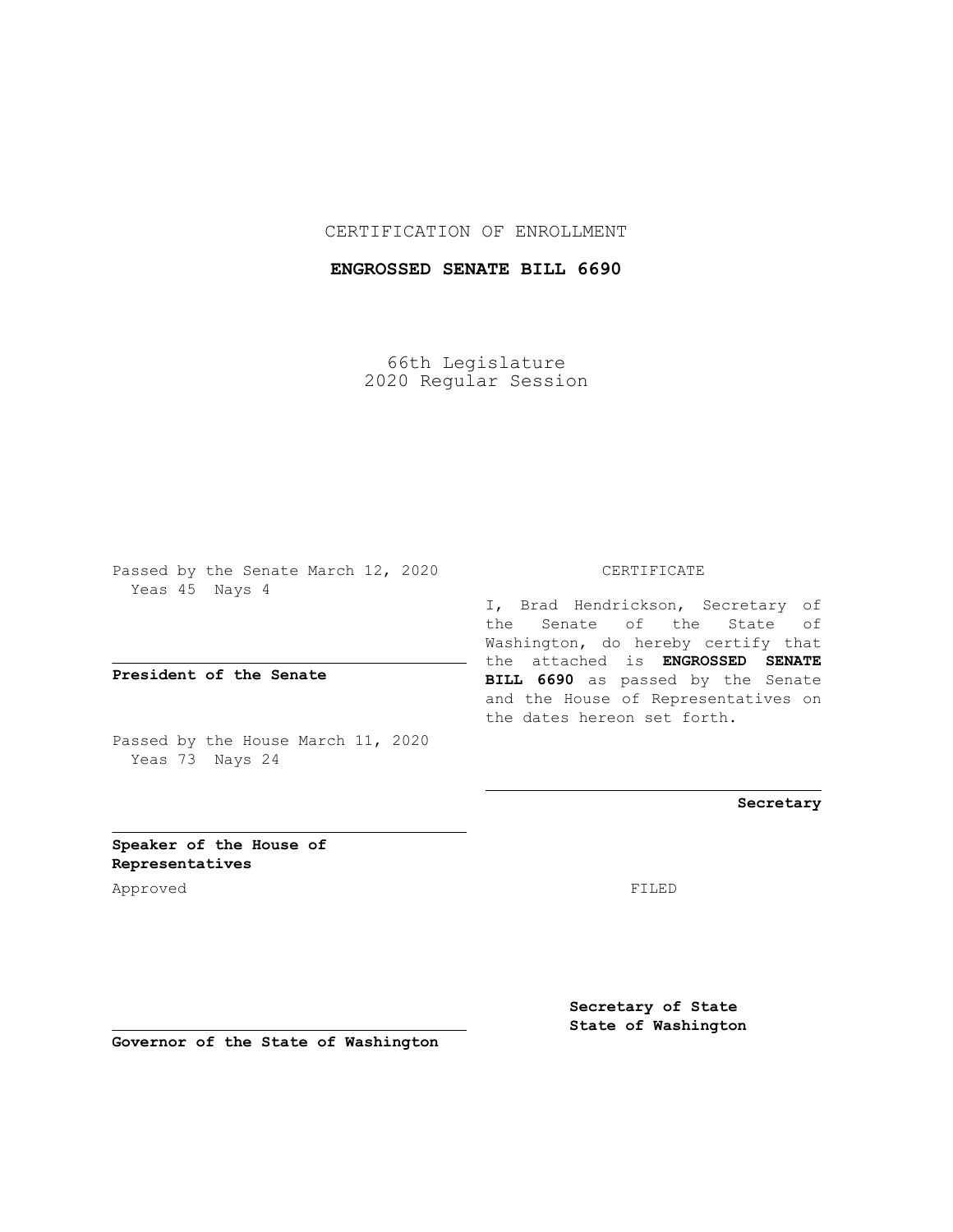## **ENGROSSED SENATE BILL 6690**

AS AMENDED BY THE HOUSE

Passed Legislature - 2020 Regular Session

**State of Washington 66th Legislature 2020 Regular Session**

**By** Senators Liias and King

 AN ACT Relating to aerospace business and occupation taxes and world trade organization compliance; reenacting and amending RCW 82.04.260; adding a new section to chapter 82.04 RCW; adding a new section to chapter 51.04 RCW; creating new sections; and declaring an 5 emergency.

BE IT ENACTED BY THE LEGISLATURE OF THE STATE OF WASHINGTON:

 NEW SECTION. **Sec. 1.** (1) Over the past two decades, the legislature has taken significant action to promote a positive business environment for Washington's aerospace industry. The legislature finds that the industry plays a significant role not only in the health of Washington's economy, but also in the health of the United States economy. Moreover, the domestic aerospace industry has faced significant challenges with the large subsidies provided to 14 international competitors.

 (2) The legislature finds that a commitment to the elimination of trade barriers for aerospace as well as several other vital Washington exports is important. The legislature also wishes to help bring the United States into full compliance with a recent world trade organization ruling asserting Washington's business and occupation tax rate of 0.2904 percent violates world trade organization rules. The legislature hopes this action to help bring

p. 1 ESB 6690.PL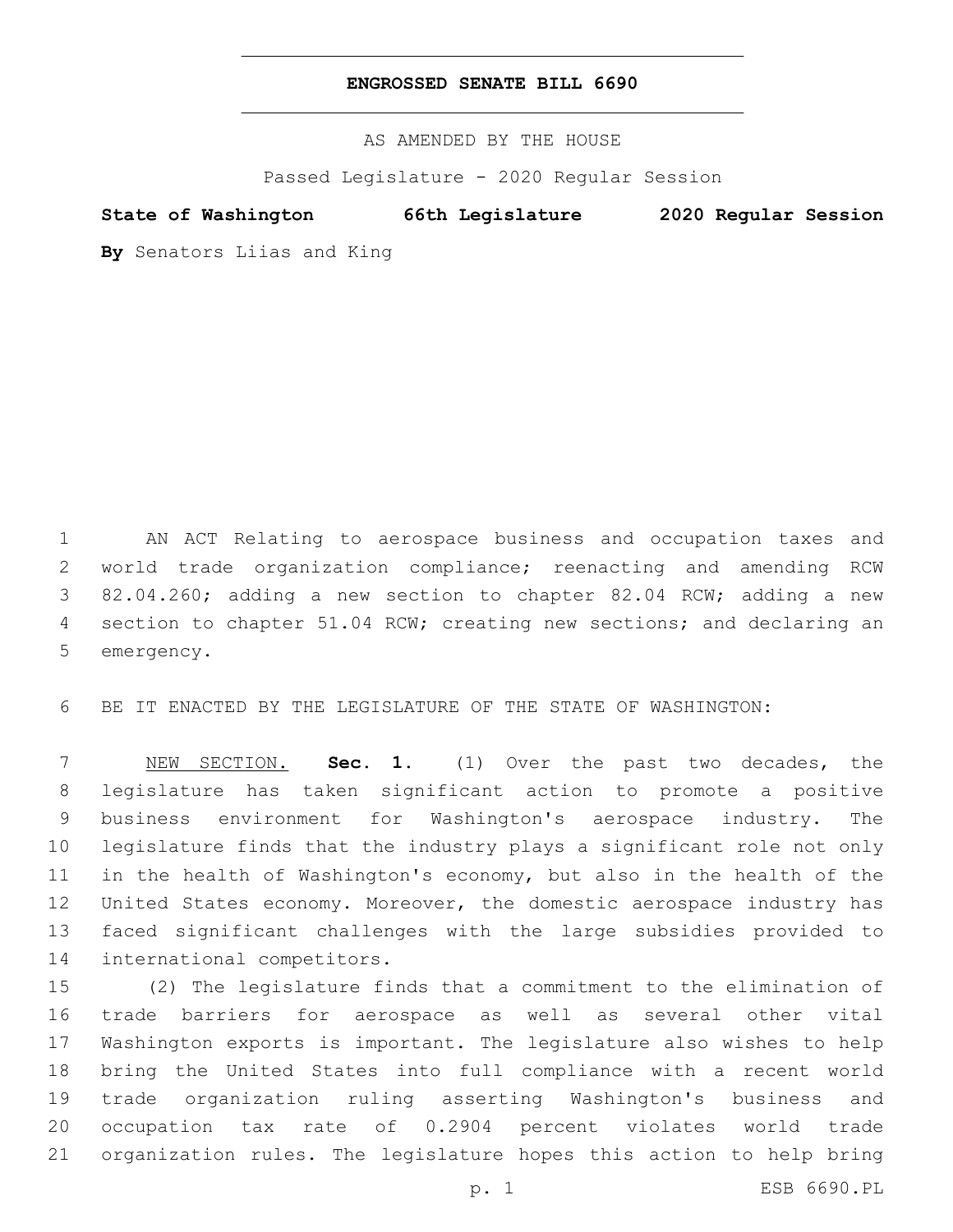the United States into compliance will end the threat of retaliatory tariffs against many of Washington's industries, including agricultural products, fish, wine, and intellectual property.

 (3) The legislature appreciates the state aerospace industry's commitment to complying with the world trade organization ruling by advocating for the repeal of the preferential business and occupation tax. The legislature hopes that the repeal of this Washington aerospace preference will ensure continued economic success and competitiveness for the industry as well as many other industries. The legislature further hopes that the repeal of the 0.2904 business and occupation tax will allow for the complete resolution of all 12 trade disputes surrounding large civil aircraft.

 (4) The legislature further finds that the people of Washington benefit from the presence of the aerospace industry in Washington state. The industry provides good wages and benefits for thousands of engineers, technicians, mechanics, and support staff working across the state. Furthermore, the legislature has a goal of preserving and growing employment in Washington state. The legislature intends that the future consideration of all tax measures will work to achieve this goal in a manner compliant with the world trade organization.

 NEW SECTION. **Sec. 2.** A new section is added to chapter 82.04 22 RCW to read as follows:

 The rate of 0.357 percent authorized pursuant to RCW 82.04.260(11)(e) may be imposed only if the following conditions are 25 met:

 (1) The department of commerce verifies with the United States trade representative that the United States and the European Union have entered into a written agreement that resolves any world trade organization disputes involving large civil aircraft.

 (2) Such agreement expressly allows a business and occupation tax rate reduction for commercial airplane manufacturers to 0.357 percent 32 or less.

 (3) The department of commerce notifies the department in writing that the conditions of subsections (1) and (2) of this section are met and provides a copy of the agreement between the United States and the European Union or other document providing for the business and occupation tax rate reduction to the department.

 (4) The department of labor and industries notifies the department in writing that a significant commercial airplane

p. 2 ESB 6690.PL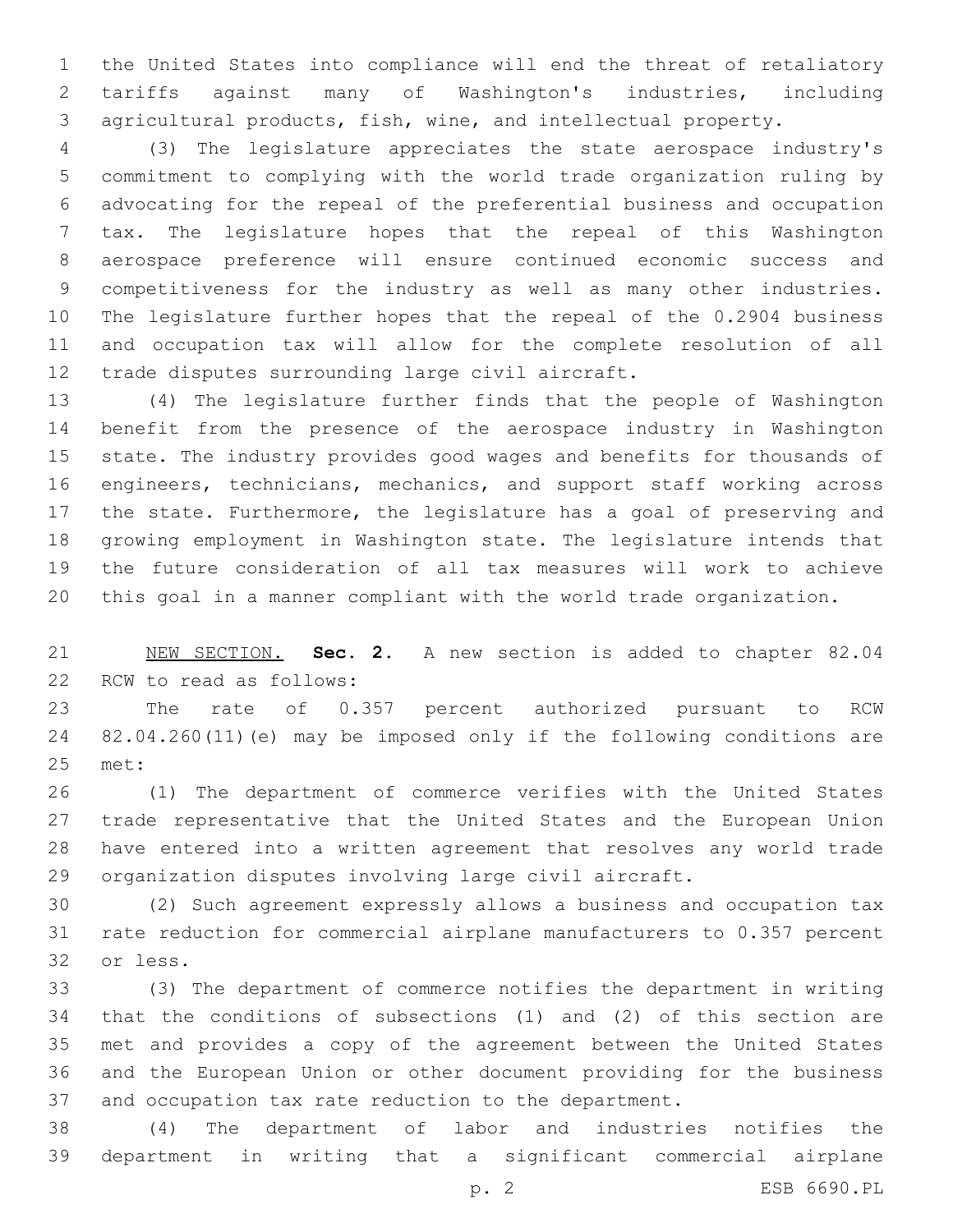manufacturer has at least a three-tenths of one percent aerospace apprenticeship utilization rate of its qualified apprenticeable workforce in Washington, as defined in section 4 of this act.

 (5) Within thirty days of receiving the last of the written notices described in subsections (3) and (4) of this section, the department must provide written notice to the chief clerk of the house of representatives, the secretary of the senate, the office of 8 the code reviser, and others as deemed appropriate by the department, that the tax rates in RCW 82.04.260(11)(e) are reduced to 0.357 percent and the effective date of the rate reduction.

 (6) Any rate reduction to 0.357 percent pursuant to this section and RCW 82.04.260(11)(e) must occur on the first day of the next calendar quarter that is at least sixty days after the department receives the last of the written notices described in subsections (3) 15 and (4) of this section.

 (7) For the purpose of this section, "world trade organization disputes involving large civil airplanes" means any disputes filed by the United States or the European Union prior to the effective date of this section that involve either allegations of subsidies to large civil airplanes, or allegations of taxes imposed by Washington on 21 commercial airplanes, or both.

 **Sec. 3.** RCW 82.04.260 and 2019 c 425 s 1 and 2019 c 336 s 4 are 23 each reenacted and amended to read as follows:

 (1) Upon every person engaging within this state in the business 25 of manufacturing:

 (a) Wheat into flour, barley into pearl barley, soybeans into soybean oil, canola into canola oil, canola meal, or canola by- products, or sunflower seeds into sunflower oil; as to such persons the amount of tax with respect to such business is equal to the value of the flour, pearl barley, oil, canola meal, or canola by-product manufactured, multiplied by the rate of 0.138 percent;

 (b) Beginning July 1, 2025, seafood products that remain in a raw, raw frozen, or raw salted state at the completion of the manufacturing by that person; or selling manufactured seafood products that remain in a raw, raw frozen, or raw salted state at the completion of the manufacturing, to purchasers who transport in the 37 ordinary course of business the goods out of this state; as to such persons the amount of tax with respect to such business is equal to the value of the products manufactured or the gross proceeds derived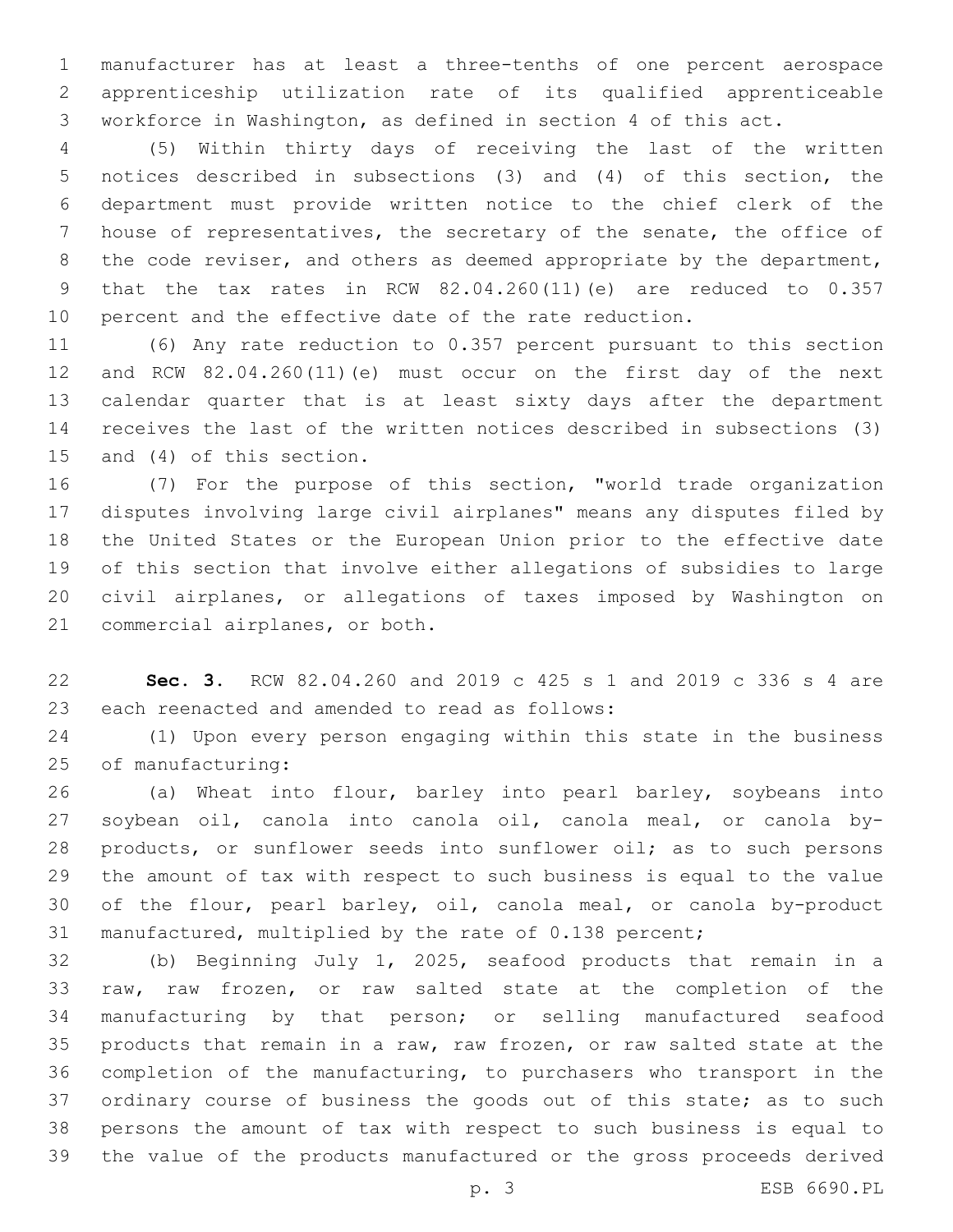from such sales, multiplied by the rate of 0.138 percent. Sellers must keep and preserve records for the period required by RCW 82.32.070 establishing that the goods were transported by the 4 purchaser in the ordinary course of business out of this state;

 (c)(i) Except as provided otherwise in (c)(iii) of this subsection, from July 1, 2025, until January 1, 2036, dairy products; or selling dairy products that the person has manufactured to purchasers who either transport in the ordinary course of business the goods out of state or purchasers who use such dairy products as 10 an ingredient or component in the manufacturing of a dairy product; as to such persons the tax imposed is equal to the value of the products manufactured or the gross proceeds derived from such sales multiplied by the rate of 0.138 percent. Sellers must keep and preserve records for the period required by RCW 82.32.070 establishing that the goods were transported by the purchaser in the ordinary course of business out of this state or sold to a manufacturer for use as an ingredient or component in the 18 manufacturing of a dairy product.

 (ii) For the purposes of this subsection (1)(c), "dairy products" 20 means:

 (A) Products, not including any marijuana-infused product, that as of September 20, 2001, are identified in 21 C.F.R., chapter 1, parts 131, 133, and 135, including by-products from the manufacturing 24 of the dairy products, such as whey and casein; and

 (B) Products comprised of not less than seventy percent dairy products that qualify under (c)(ii)(A) of this subsection, measured 27 by weight or volume.

 (iii) The preferential tax rate provided to taxpayers under this subsection (1)(c) does not apply to sales of dairy products on or after July 1, 2023, where a dairy product is used by the purchaser as an ingredient or component in the manufacturing in Washington of a 32 dairy product;

 (d)(i) Beginning July 1, 2025, fruits or vegetables by canning, preserving, freezing, processing, or dehydrating fresh fruits or vegetables, or selling at wholesale fruits or vegetables manufactured by the seller by canning, preserving, freezing, processing, or dehydrating fresh fruits or vegetables and sold to purchasers who transport in the ordinary course of business the goods out of this state; as to such persons the amount of tax with respect to such business is equal to the value of the products manufactured or the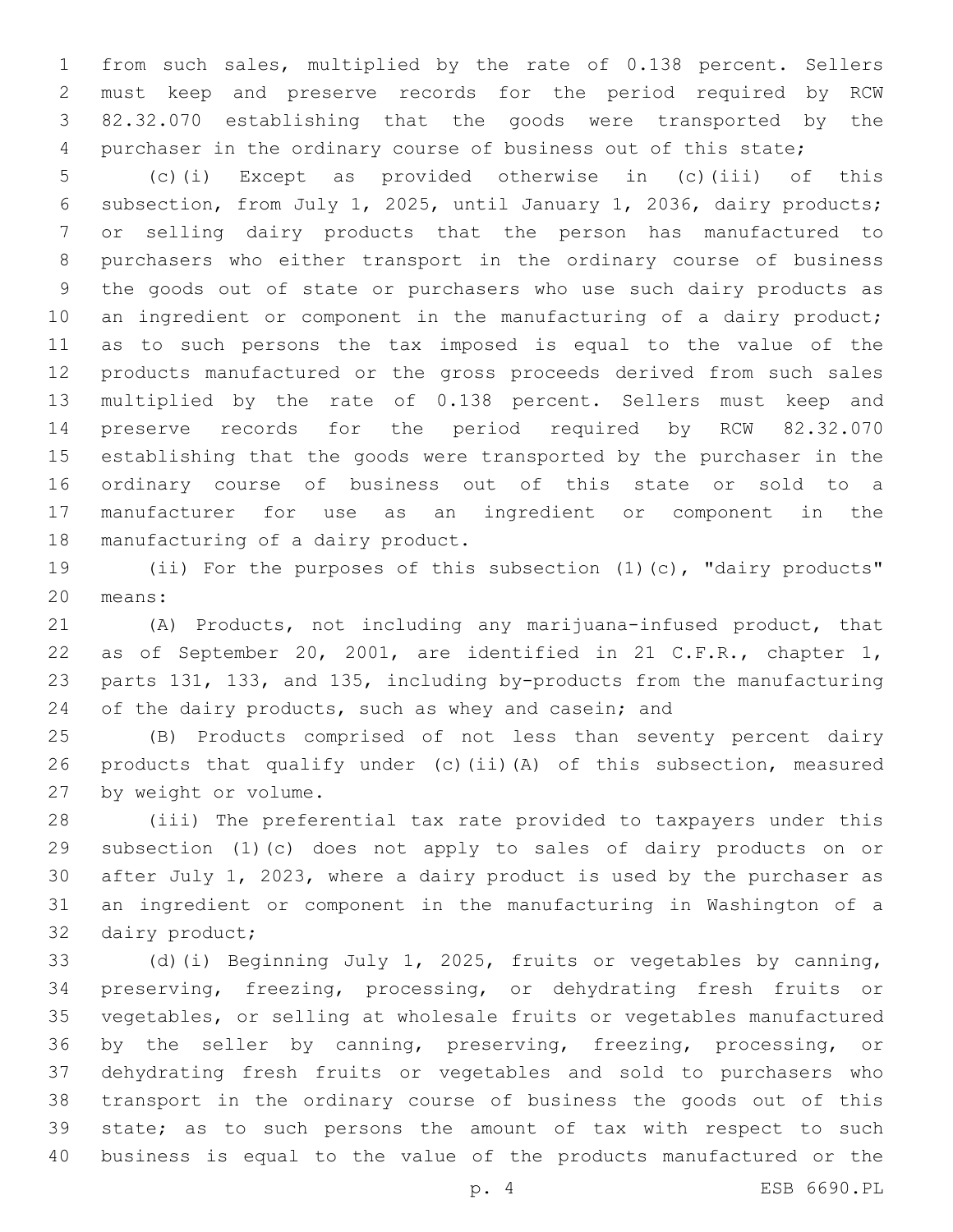gross proceeds derived from such sales multiplied by the rate of 0.138 percent. Sellers must keep and preserve records for the period required by RCW 82.32.070 establishing that the goods were transported by the purchaser in the ordinary course of business out 5 of this state.

 (ii) For purposes of this subsection (1)(d), "fruits" and "vegetables" do not include marijuana, useable marijuana, or 8 marijuana-infused products; and

 (e) Wood biomass fuel; as to such persons the amount of tax with respect to the business is equal to the value of wood biomass fuel manufactured, multiplied by the rate of 0.138 percent. For the purposes of this section, "wood biomass fuel" means a liquid or gaseous fuel that is produced from lignocellulosic feedstocks, including wood, forest, or field residue and dedicated energy crops, and that does not include wood treated with chemical preservations such as creosote, pentachlorophenol, or copper-chrome-arsenic.

 (2) Upon every person engaging within this state in the business of splitting or processing dried peas; as to such persons the amount of tax with respect to such business is equal to the value of the peas split or processed, multiplied by the rate of 0.138 percent.

 (3) Upon every nonprofit corporation and nonprofit association engaging within this state in research and development, as to such corporations and associations, the amount of tax with respect to such activities is equal to the gross income derived from such activities 25 multiplied by the rate of 0.484 percent.

 (4) Upon every person engaging within this state in the business of slaughtering, breaking and/or processing perishable meat products 28 and/or selling the same at wholesale only and not at retail; as to such persons the tax imposed is equal to the gross proceeds derived from such sales multiplied by the rate of 0.138 percent.

 (5)(a) Upon every person engaging within this state in the business of acting as a travel agent or tour operator and whose annual taxable amount for the prior calendar year was two hundred fifty thousand dollars or less; as to such persons the amount of the tax with respect to such activities is equal to the gross income derived from such activities multiplied by the rate of 0.275 percent.

 (b) Upon every person engaging within this state in the business of acting as a travel agent or tour operator and whose annual taxable amount for the calendar year was more than two hundred fifty thousand dollars; as to such persons the amount of the tax with respect to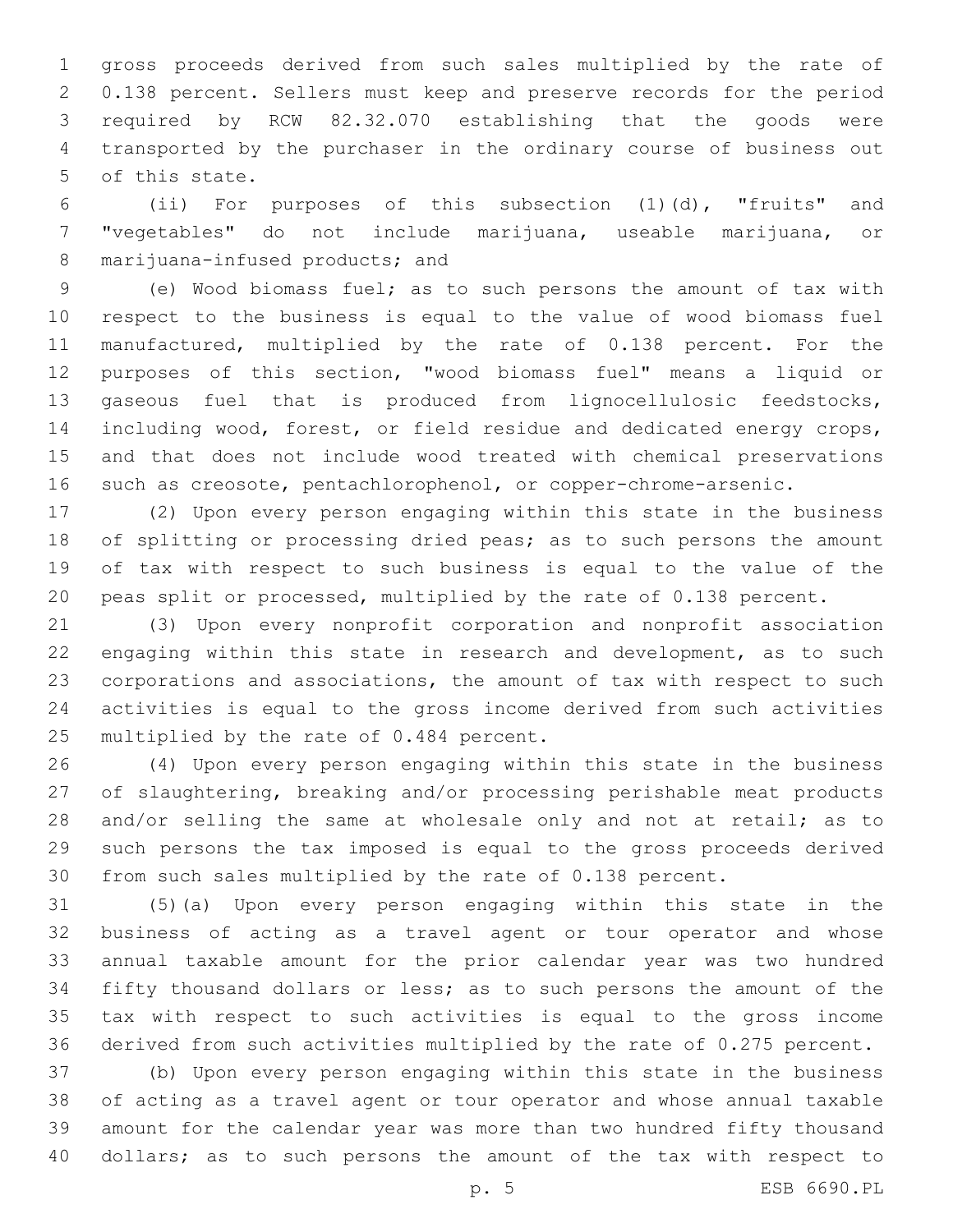such activities is equal to the gross income derived from such activities multiplied by the rate of 0.275 percent through June 30, 3 2019, and 0.9 percent beginning July 1, 2019.

 (6) Upon every person engaging within this state in business as an international steamship agent, international customs house broker, international freight forwarder, vessel and/or cargo charter broker in foreign commerce, and/or international air cargo agent; as to such persons the amount of the tax with respect to only international activities is equal to the gross income derived from such activities 10 multiplied by the rate of  $0.275$  percent.

 (7) Upon every person engaging within this state in the business of stevedoring and associated activities pertinent to the movement of goods and commodities in waterborne interstate or foreign commerce; as to such persons the amount of tax with respect to such business is equal to the gross proceeds derived from such activities multiplied by the rate of 0.275 percent. Persons subject to taxation under this subsection are exempt from payment of taxes imposed by chapter 82.16 RCW for that portion of their business subject to taxation under this subsection. Stevedoring and associated activities pertinent to the conduct of goods and commodities in waterborne interstate or foreign commerce are defined as all activities of a labor, service or transportation nature whereby cargo may be loaded or unloaded to or from vessels or barges, passing over, onto or under a wharf, pier, or similar structure; cargo may be moved to a warehouse or similar holding or storage yard or area to await further movement in import or export or may move to a consolidation freight station and be stuffed, unstuffed, containerized, separated or otherwise segregated or aggregated for delivery or loaded on any mode of transportation for delivery to its consignee. Specific activities included in this definition are: Wharfage, handling, loading, unloading, moving of cargo to a convenient place of delivery to the consignee or a convenient place for further movement to export mode; documentation services in connection with the receipt, delivery, checking, care, custody and control of cargo required in the transfer of cargo; imported automobile handling prior to delivery to consignee; terminal stevedoring and incidental vessel services, including but not limited to plugging and unplugging refrigerator service to containers, trailers, and other refrigerated cargo receptacles, and securing ship 39 hatch covers.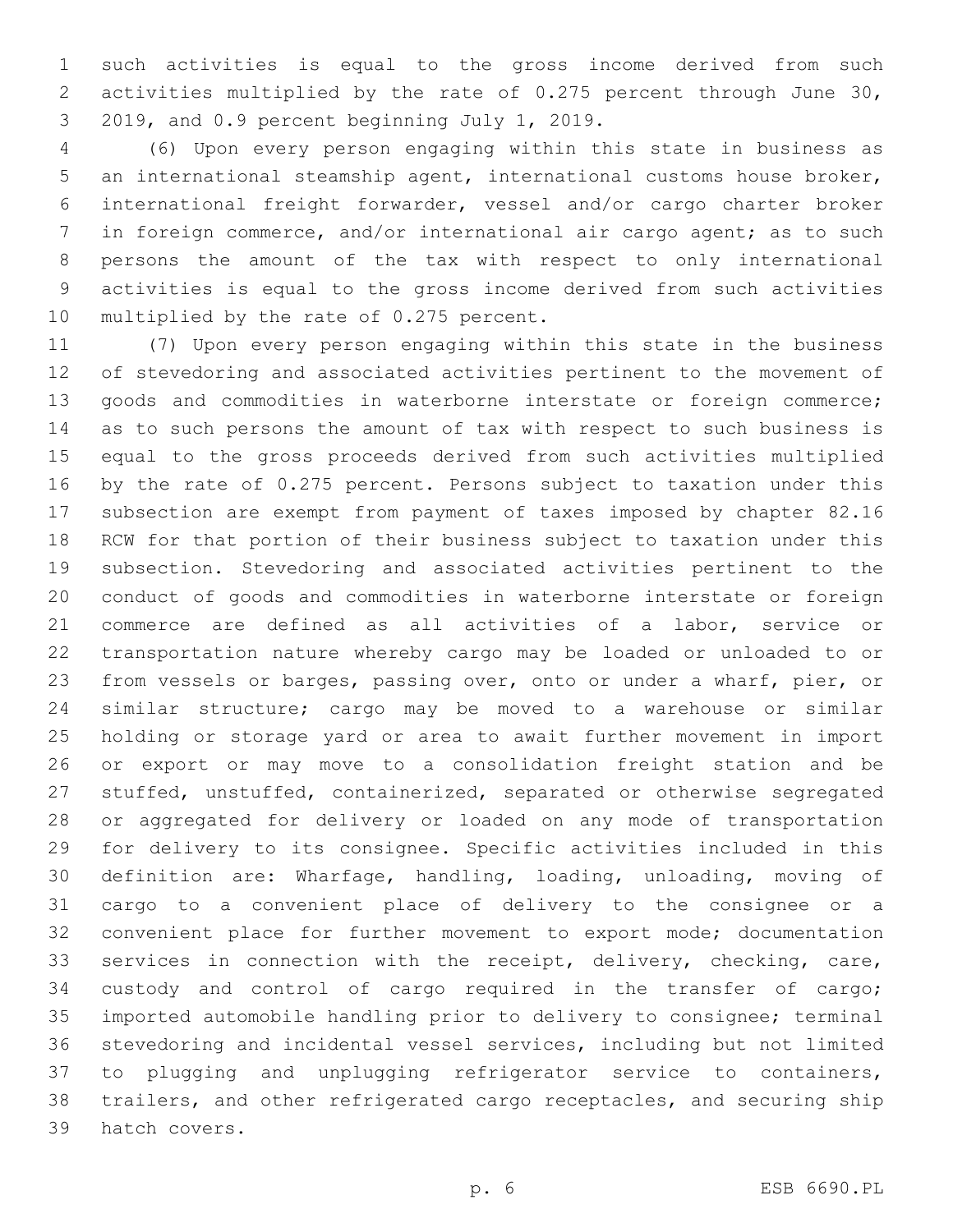(8)(a) Upon every person engaging within this state in the business of disposing of low-level waste, as defined in RCW 43.145.010; as to such persons the amount of the tax with respect to such business is equal to the gross income of the business, excluding any fees imposed under chapter 43.200 RCW, multiplied by the rate of 3.3 percent.

 (b) If the gross income of the taxpayer is attributable to activities both within and without this state, the gross income attributable to this state must be determined in accordance with the methods of apportionment required under RCW 82.04.460.

 (9) Upon every person engaging within this state as an insurance producer or title insurance agent licensed under chapter 48.17 RCW or a surplus line broker licensed under chapter 48.15 RCW; as to such persons, the amount of the tax with respect to such licensed activities is equal to the gross income of such business multiplied 16 by the rate of 0.484 percent.

 (10) Upon every person engaging within this state in business as a hospital, as defined in chapter 70.41 RCW, that is operated as a nonprofit corporation or by the state or any of its political subdivisions, as to such persons, the amount of tax with respect to such activities is equal to the gross income of the business multiplied by the rate of 0.75 percent through June 30, 1995, and 1.5 23 percent thereafter.

 (11)(a) Beginning October 1, 2005, upon every person engaging within this state in the business of manufacturing commercial airplanes, or components of such airplanes, or making sales, at retail or wholesale, of commercial airplanes or components of such airplanes, manufactured by the seller, as to such persons the amount of tax with respect to such business is, in the case of manufacturers, equal to the value of the product manufactured and the gross proceeds of sales of the product manufactured, or in the case 32 of processors for hire, equal to the gross income of the business, 33 multiplied by the rate of:

 (i) 0.4235 percent from October 1, 2005, through June 30, 2007; ((and))

 (ii) 0.2904 percent beginning July 1, 2007, through March 31, 2020; and

 (iii) Beginning April 1, 2020, 0.484 percent, subject to any reduction required under (e) of this subsection (11). The tax rate in

p. 7 ESB 6690.PL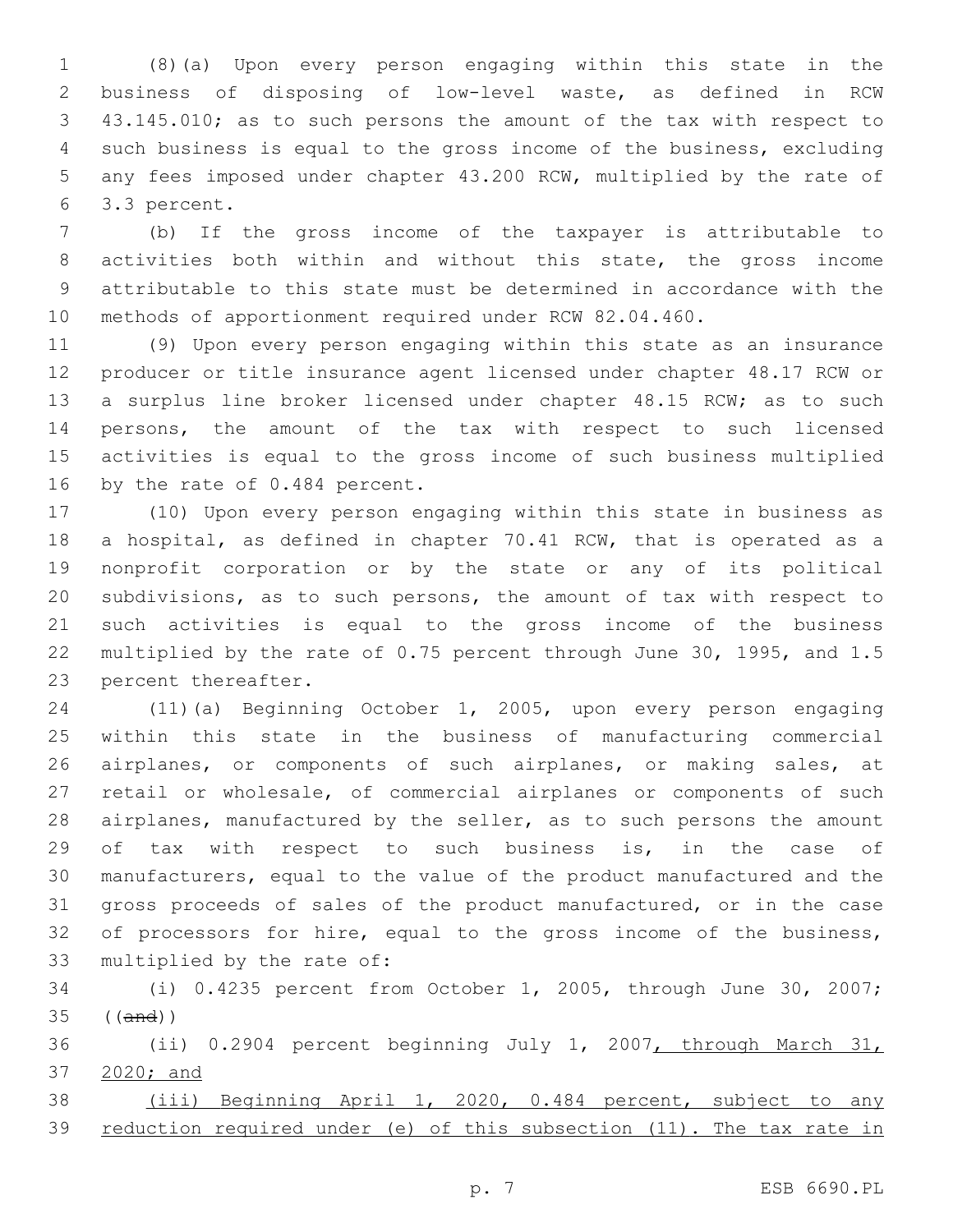this subsection (11)(a)(iii) applies to all business activities 2 described in this subsection (11)(a).

 (b) Beginning July 1, 2008, upon every person who is not eligible to report under the provisions of (a) of this subsection (11) and is engaging within this state in the business of manufacturing tooling specifically designed for use in manufacturing commercial airplanes or components of such airplanes, or making sales, at retail or wholesale, of such tooling manufactured by the seller, as to such persons the amount of tax with respect to such business is, in the case of manufacturers, equal to the value of the product manufactured and the gross proceeds of sales of the product manufactured, or in the case of processors for hire, be equal to the gross income of the 13 business, multiplied by the rate of:

(i) 0.2904 percent through March 31, 2020; and

 (ii) Beginning April 1, 2020, the following rates, which are 16 subject to any reduction required under (e) of this subsection (11):

 (A) The rate under RCW 82.04.250(1) on the business of making retail sales of tooling specifically designed for use in 19 manufacturing commercial airplanes or components of such airplanes; and

 (B) 0.484 percent on all other business activities described in 22 this subsection (11)(b).

 (c) For the purposes of this subsection (11), "commercial airplane" and "component" have the same meanings as provided in RCW 25 82.32.550.

26 (d) $(i)$  In addition to all other requirements under this title, a person reporting under the tax rate provided in this subsection (11) must file a complete annual tax performance report with the department under RCW 82.32.534. However, this requirement does not apply to persons reporting under the tax rate in (a)(iii) of this subsection (11), so long as that rate remains 0.484 percent, or under 32 any of the tax rates in (b)(ii)(A) and (B) of this subsection  $(11)$ , 33 so long as those tax rates remain the rate imposed pursuant to RCW 82.04.250(1) and 0.484 percent, respectively.

 (ii) Nothing in (d)(i) of this subsection (11) may be construed as affecting the obligation of a person reporting under a tax rate provided in this subsection (11) to file a complete annual tax performance report with the department under RCW 82.32.534: (A) Pursuant to another provision of this title as a result of claiming a tax credit or exemption; or (B) pursuant to (d)(i) of this subsection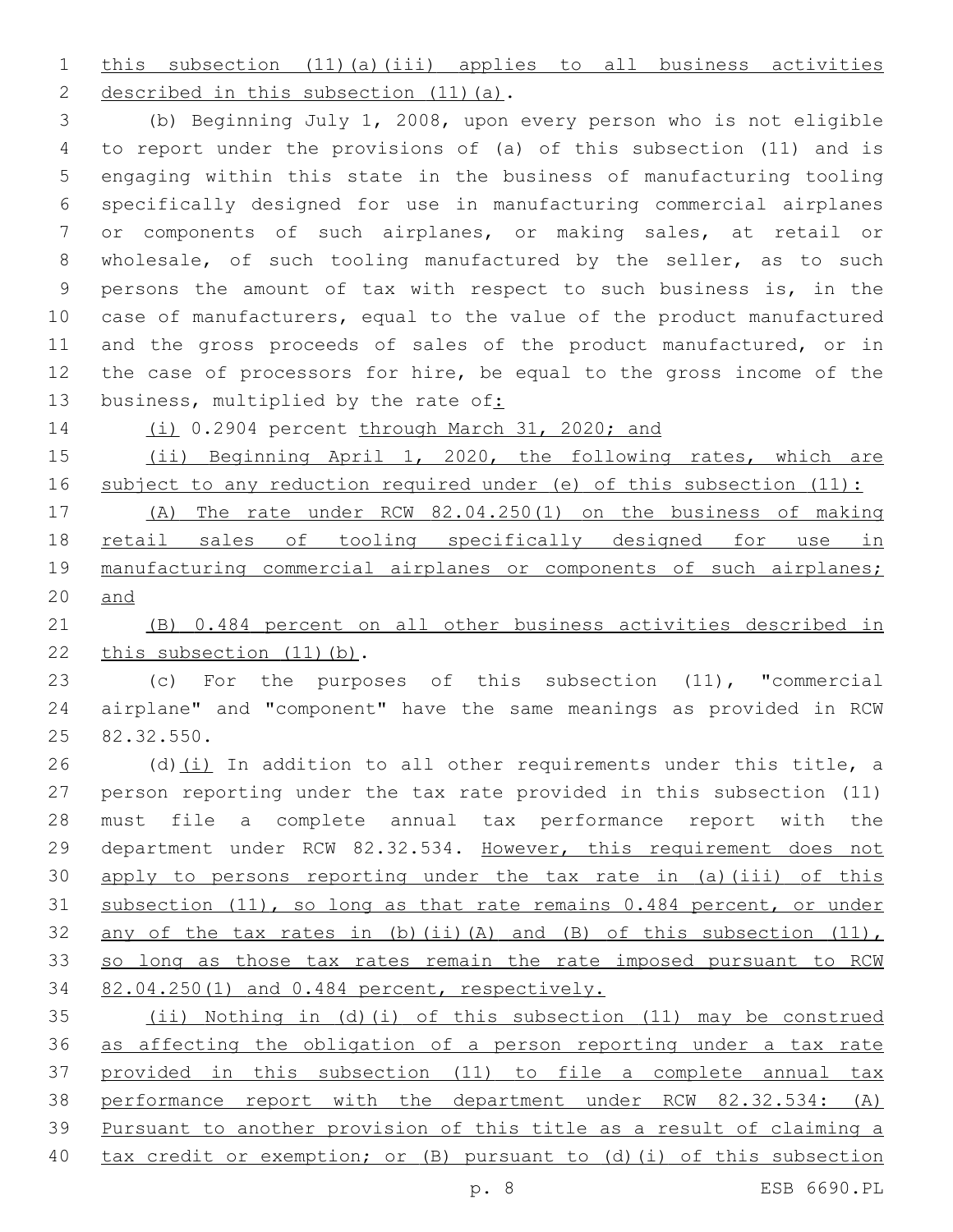(11) as a result of claiming the tax rates in (a)(ii) or (b)(i) of this subsection (11) for periods ending before April 1, 2020.

 (e)(i) After March 31, 2021, the tax rates under (a)(iii) and (b)(ii) of this subsection (11) must be reduced to 0.357 percent provided the conditions in section 2 of this act are met. The effective date of the rates authorized under this subsection (11)(e) must occur on the first day of the next calendar quarter that is at least sixty days after the department receives the last of the two written notices pursuant to section 2 (3) and (4) of this act.

 (ii) Both a significant commercial airplane manufacturer 11 separately and the rest of the aerospace industry as a whole, receiving the rate of 0.357 percent under this subsection (11)(e) are 13 subject to the aerospace apprenticeship utilization rates required under section 4 of this act by April 1, 2026, or five years after the effective date of the 0.357 percent rate authorized under this 16 subsection (11)(e), whichever is later, as determined by the department of labor and industries.

 (iii) The provisions of RCW 82.32.805 and 82.32.808 do not apply 19 to this subsection (11) (e).

20  $(f)(i)$  Except as provided in  $((e+))$   $(f)(ii)$  of this subsection (11), this subsection (11) does not apply on and after July 1, 2040.

 (ii) With respect to the manufacturing of commercial airplanes or making sales, at retail or wholesale, of commercial airplanes, this subsection (11) does not apply on and after July 1st of the year in which the department makes a determination that any final assembly or wing assembly of any version or variant of a commercial airplane that is the basis of a siting of a significant commercial airplane manufacturing program in the state under RCW 82.32.850 has been sited 29 outside the state of Washington. This subsection  $(11)$   $($   $($   $\leftrightarrow$   $)$   $)$   $($   $\pm$   $)$   $($   $\pm$   $)$   $)$  only applies to the manufacturing or sale of commercial airplanes that are the basis of a siting of a significant commercial airplane manufacturing program in the state under RCW 82.32.850. This subsection (11)(f)(ii) continues to apply during the time that a person is subject to the tax rate in (a)(iii) of this subsection (11).

 (g) For the purposes of this subsection, "a significant commercial airplane manufacturer" means a manufacturer of commercial airplanes with at least fifty thousand full-time employees in Washington as of January 1, 2021.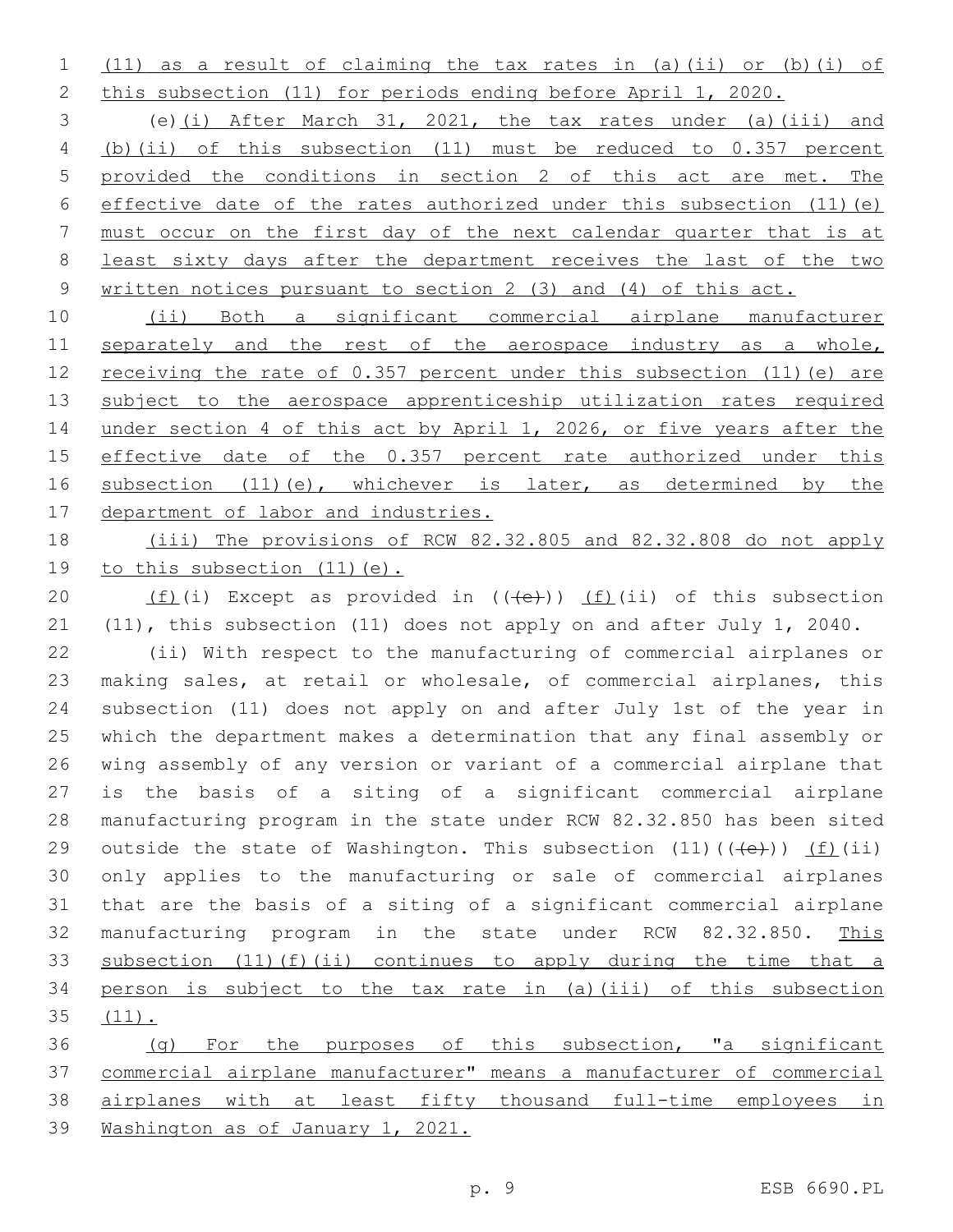(12)(a) Until July 1, 2045, upon every person engaging within this state in the business of extracting timber or extracting for hire timber; as to such persons the amount of tax with respect to the business is, in the case of extractors, equal to the value of products, including by-products, extracted, or in the case of extractors for hire, equal to the gross income of the business, multiplied by the rate of 0.4235 percent from July 1, 2006, through June 30, 2007, and 0.2904 percent from July 1, 2007, through June 30, 2045.9

 (b) Until July 1, 2045, upon every person engaging within this state in the business of manufacturing or processing for hire: (i) Timber into timber products or wood products; (ii) timber products into other timber products or wood products; or (iii) products defined in RCW 19.27.570(1); as to such persons the amount of the tax with respect to the business is, in the case of manufacturers, equal to the value of products, including by-products, manufactured, or in the case of processors for hire, equal to the gross income of the business, multiplied by the rate of 0.4235 percent from July 1, 2006, through June 30, 2007, and 0.2904 percent from July 1, 2007, through 20 June 30, 2045.

 (c) Until July 1, 2045, upon every person engaging within this state in the business of selling at wholesale: (i) Timber extracted by that person; (ii) timber products manufactured by that person from timber or other timber products; (iii) wood products manufactured by that person from timber or timber products; or (iv) products defined 26 in RCW 19.27.570(1) manufactured by that person( $(\frac{+}{+})$ )  $\frac{1}{L}$  as to such persons the amount of the tax with respect to the business is equal to the gross proceeds of sales of the timber, timber products, wood products, or products defined in RCW 19.27.570(1) multiplied by the rate of 0.4235 percent from July 1, 2006, through June 30, 2007, and 0.2904 percent from July 1, 2007, through June 30, 2045.

 (d) Until July 1, 2045, upon every person engaging within this state in the business of selling standing timber; as to such persons the amount of the tax with respect to the business is equal to the gross income of the business multiplied by the rate of 0.2904 percent. For purposes of this subsection (12)(d), "selling standing timber" means the sale of timber apart from the land, where the buyer is required to sever the timber within thirty months from the date of the original contract, regardless of the method of payment for the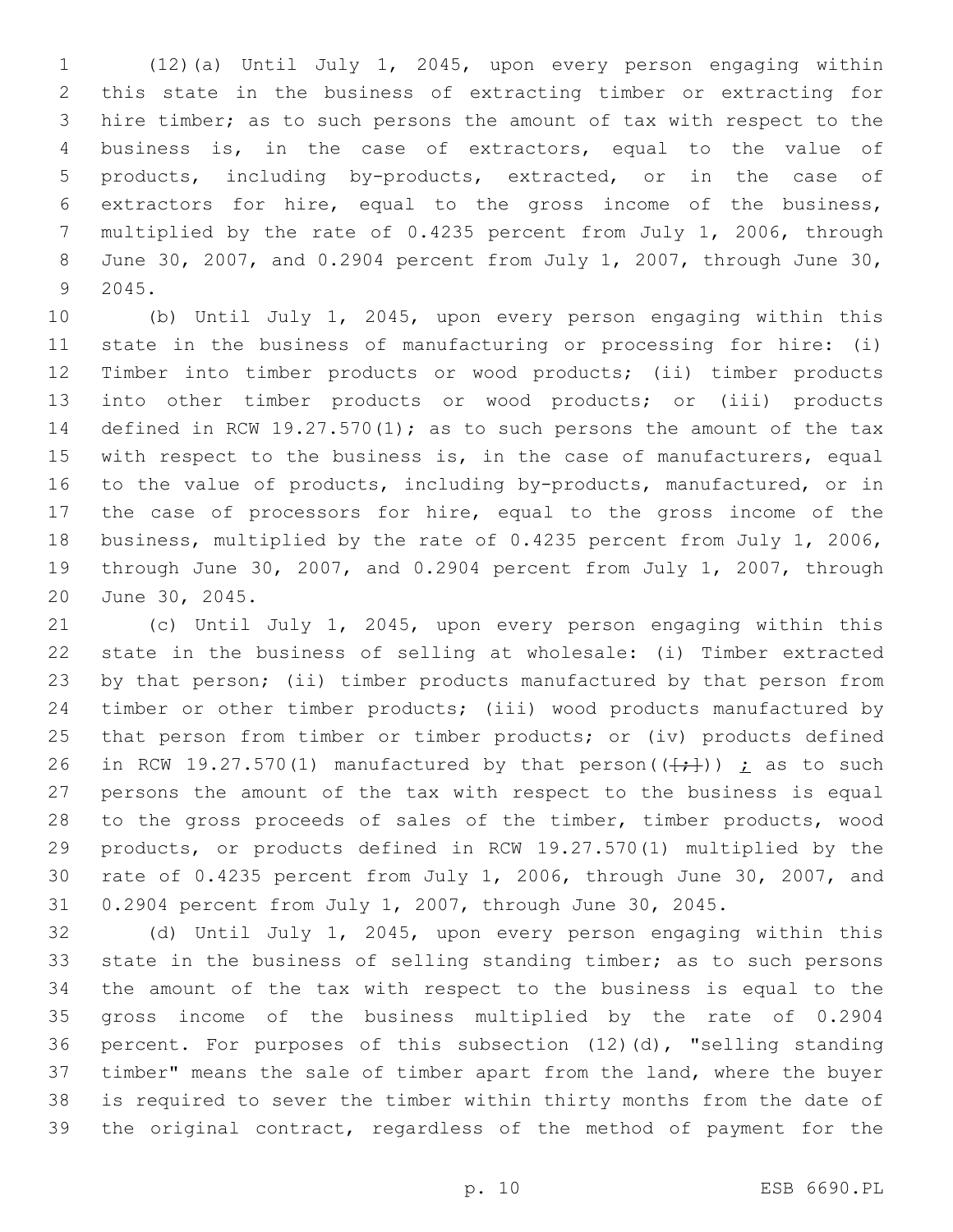timber and whether title to the timber transfers before, upon, or 2 after severance.

 (e) For purposes of this subsection, the following definitions 4 apply:

 (i) "Biocomposite surface products" means surface material products containing, by weight or volume, more than fifty percent recycled paper and that also use nonpetroleum-based phenolic resin as 8 a bonding agent.

 (ii) "Paper and paper products" means products made of interwoven cellulosic fibers held together largely by hydrogen bonding. "Paper 11 and paper products" includes newsprint; office, printing, fine, and pressure-sensitive papers; paper napkins, towels, and toilet tissue; 13 kraft bag, construction, and other kraft industrial papers; paperboard, liquid packaging containers, containerboard, corrugated, and solid-fiber containers including linerboard and corrugated medium; and related types of cellulosic products containing primarily, by weight or volume, cellulosic materials. "Paper and paper products" does not include books, newspapers, magazines, periodicals, and other printed publications, advertising materials, calendars, and similar types of printed materials.

 (iii) "Recycled paper" means paper and paper products having fifty percent or more of their fiber content that comes from 23 postconsumer waste. For purposes of this subsection (12)(e)(iii), "postconsumer waste" means a finished material that would normally be disposed of as solid waste, having completed its life cycle as a 26 consumer item.

 (iv) "Timber" means forest trees, standing or down, on privately or publicly owned land. "Timber" does not include Christmas trees that are cultivated by agricultural methods or short-rotation 30 hardwoods as defined in RCW 84.33.035.

31 (v) "Timber products" means:

 (A) Logs, wood chips, sawdust, wood waste, and similar products obtained wholly from the processing of timber, short-rotation 34 hardwoods as defined in RCW 84.33.035, or both;

 (B) Pulp, including market pulp and pulp derived from recovered 36 paper or paper products; and

 (C) Recycled paper, but only when used in the manufacture of 38 biocomposite surface products.

 (vi) "Wood products" means paper and paper products; dimensional lumber; engineered wood products such as particleboard, oriented

p. 11 ESB 6690.PL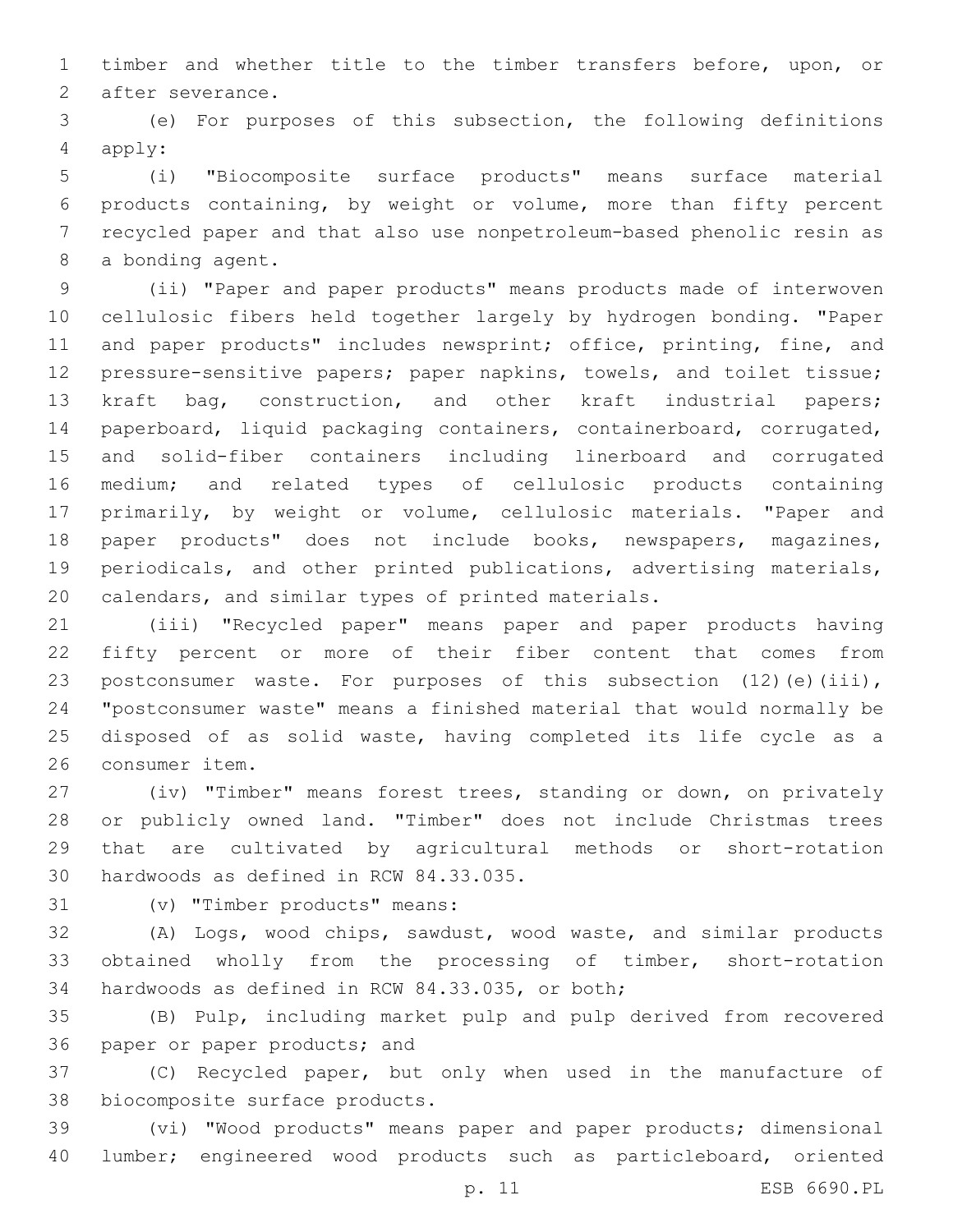strand board, medium density fiberboard, and plywood; wood doors; 2 wood windows; and biocomposite surface products.

 (f) Except for small harvesters as defined in RCW 84.33.035, a person reporting under the tax rate provided in this subsection (12) must file a complete annual tax performance report with the 6 department under RCW 82.32.534.

 (g) Nothing in this subsection (12) may be construed to affect the taxation of any activity defined as a retail sale in RCW 82.04.050(2) (b) or (c), defined as a wholesale sale in RCW 10 82.04.060(2), or taxed under RCW 82.04.280(1)(g).

 (13) Upon every person engaging within this state in inspecting, testing, labeling, and storing canned salmon owned by another person, as to such persons, the amount of tax with respect to such activities is equal to the gross income derived from such activities multiplied 15 by the rate of 0.484 percent.

 (14)(a) Upon every person engaging within this state in the business of printing a newspaper, publishing a newspaper, or both, the amount of tax on such business is equal to the gross income of the business multiplied by the rate of 0.35 percent until July 1, 20 2024, and 0.484 percent thereafter.

 (b) A person reporting under the tax rate provided in this subsection (14) must file a complete annual tax performance report 23 with the department under RCW 82.32.534.

 NEW SECTION. **Sec. 4.** A new section is added to chapter 51.04 25 RCW to read as follows:

 (1) A significant commercial airplane manufacturer receiving the rate of 0.357 percent under RCW 82.04.260(11)(e) is subject to an aerospace apprenticeship utilization rate of one and five-tenths percent of its qualified apprenticeable workforce in Washington by July 1, 2026, or five years after the effective date of the 0.357 percent rate authorized under RCW 82.04.260(11)(e), whichever is later, as determined by the department of labor and industries.

 (2) The aerospace industry in Washington, excluding a significant commercial airplane manufacturer, is subject to an aerospace apprenticeship utilization rate of one and five-tenths percent of its qualified apprenticeable workforce in Washington by July 1, 2026, or five years after the effective date of the 0.357 percent rate authorized under RCW 82.04.260(11)(e), whichever is later, as determined by the department of labor and industries.

p. 12 ESB 6690.PL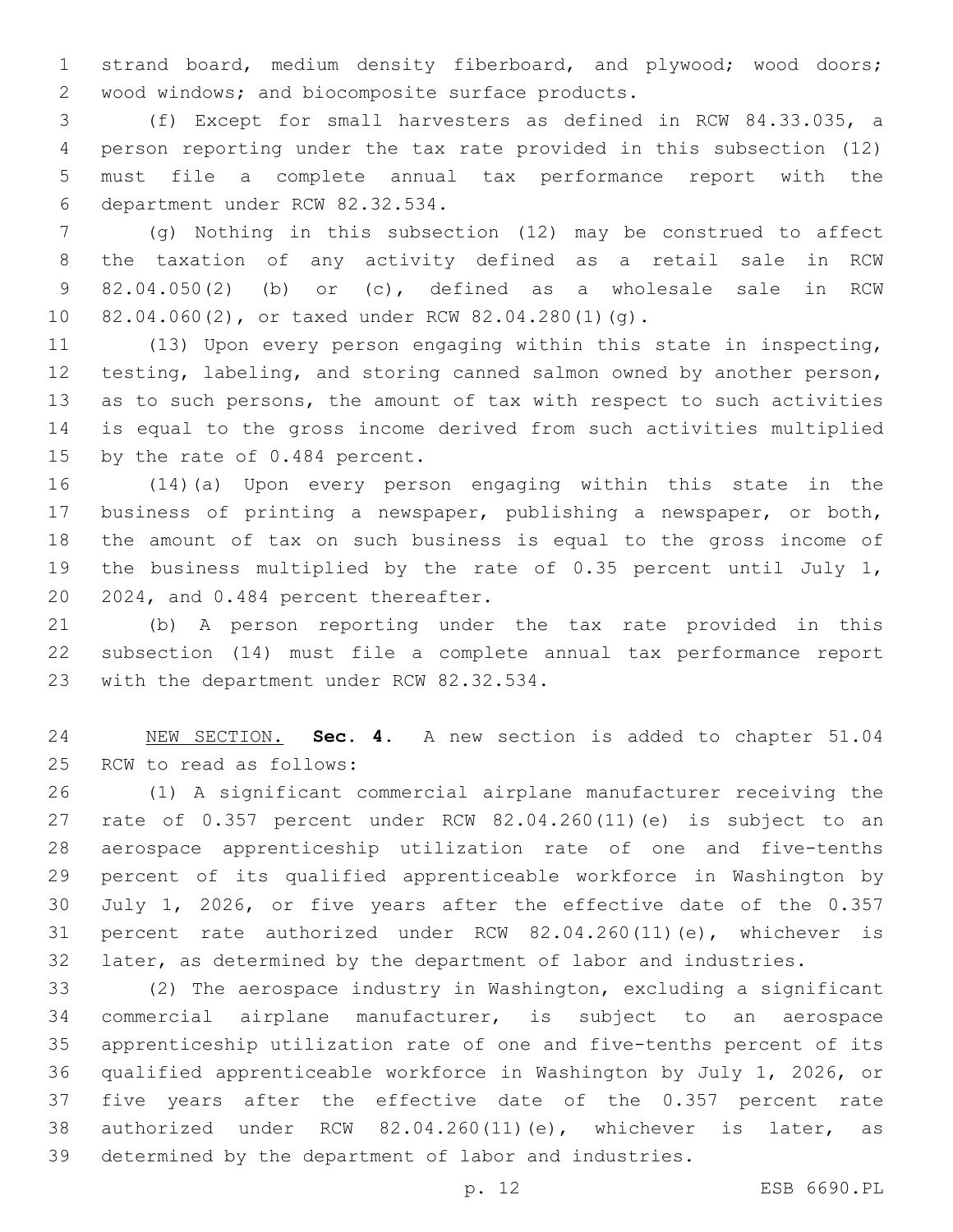(3) Aerospace employers must report relevant occupation data related to the qualified apprenticeable workforce to the department 3 of labor and industries.

 (4) The department of labor and industries shall report the aerospace apprenticeship utilization rate to the department and the appropriate committees of the legislature annually beginning October 1, 2024.7

 (5) The department of labor and industries shall determine aerospace apprenticeship utilization rates under this section based on the framework developed under section 5 of this act and using occupational data reported to the department of labor and industries and/or the employment security department. For data reported to the department of labor and industries, the department of labor and industries shall determine the form and manner in which occupational data is reported, consistent with the framework developed under section 5 of this act, and may adopt rules to ensure full participation within the industry necessary to implement the requirements of this section. The department of labor and industries, consulting with the department of revenue, may also require additional information on the annual tax performance report under RCW 82.32.534. The department of labor and industries may adopt rules to ensure full participation within the industry and necessary to 23 implement the requirements of this section.

 (6) For the purposes of this section, the following definitions 25 apply.

 (a) "Aerospace employer" means any person that qualifies for the rate under RCW 82.04.260(11)(e) with twenty-five or more employees in positions determined to be qualified occupations by the Washington state apprenticeship and training council according to chapter 49.04 RCW directly applicable to the production of commercial aircraft.

 (b) "Qualified apprenticeable workforce" means all occupations approved by the Washington state apprenticeship and training council according to chapter 49.04 RCW directly applicable to the production 34 of commercial aircraft.

 (c) "Significant commercial airplane manufacturer" means a manufacturer of commercial airplanes with at least fifty thousand full-time employees in Washington as of January 1, 2021.

 NEW SECTION. **Sec. 5.** (1) An aerospace workforce council is created in the department of labor and industries to establish a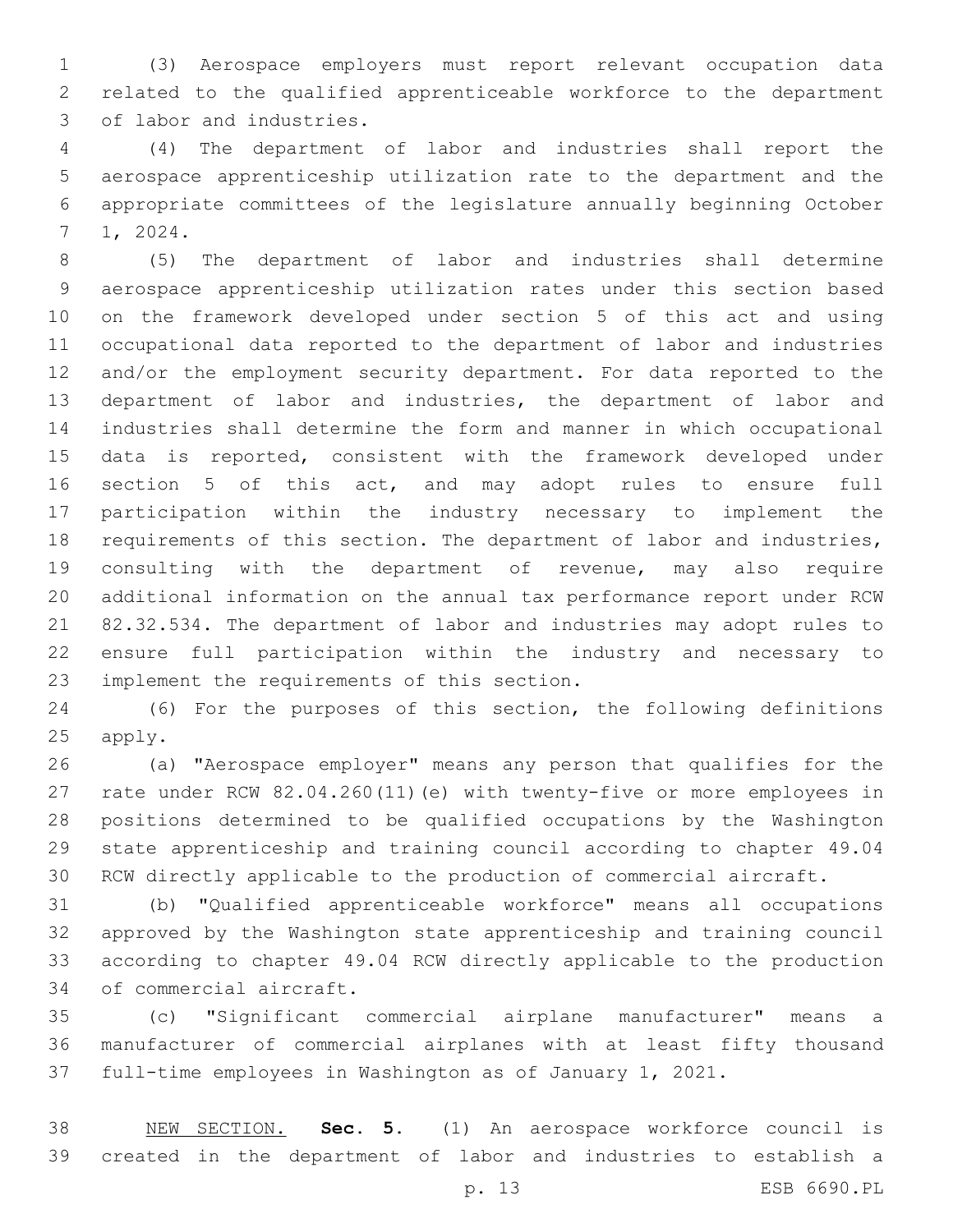framework for apprenticeship utilization reporting and to establish efficient pathways to achieve targets required under section 4 of this act. Beginning in calendar year 2020, the council must:

 (a) Meet at least twice per year until the apprenticeship utilization levels in section 4 of this act are achieved;

 (b) Monitor the progress of a significant commercial airplane manufacturer, as defined in section 4 of this act, and the aerospace industry as a whole in achieving the apprenticeship utilization 9 levels established in section 4 of this act;

 (c) Report to the legislature by December 1, 2023, on the apprenticeship utilization rate across the aerospace industry and include any recommendations implementing the intent of this act, including policy changes needed to expand upon early success of apprenticeship utilization if reached before the date set forth in 15 section 4 of this act.

 (2) The council must consist of fourteen members, appointed by 17 the governor:

 (a) One member must be appointed from each of the two largest 19 aerospace labor organizations in Washington;

 (b) Two members must be from a Washington aerospace industry business, only one of which must be from a significant commercial 22 airplane manufacturer;

 (c) Two members must be from nonprofit entities engaged in 24 workforce training for the aerospace industry;

(d) One representative from the governor's office;

 (e) One representative from the workforce training and education 27 coordinating board;

 (f) The state trade representative or the representative's 29 designee;

 (g) The director of the department of labor and industries, or 31 the director's designee;

 (h) One member from each of the two largest caucuses of the house of representatives, as appointed by the speaker of the house of 34 representatives; and

 (i) One member from each of the two largest caucuses of the senate, as appointed by the president of the senate.

 NEW SECTION. **Sec. 6.** This act is necessary for the immediate 38 preservation of the public peace, health, or safety, or support of

p. 14 ESB 6690.PL